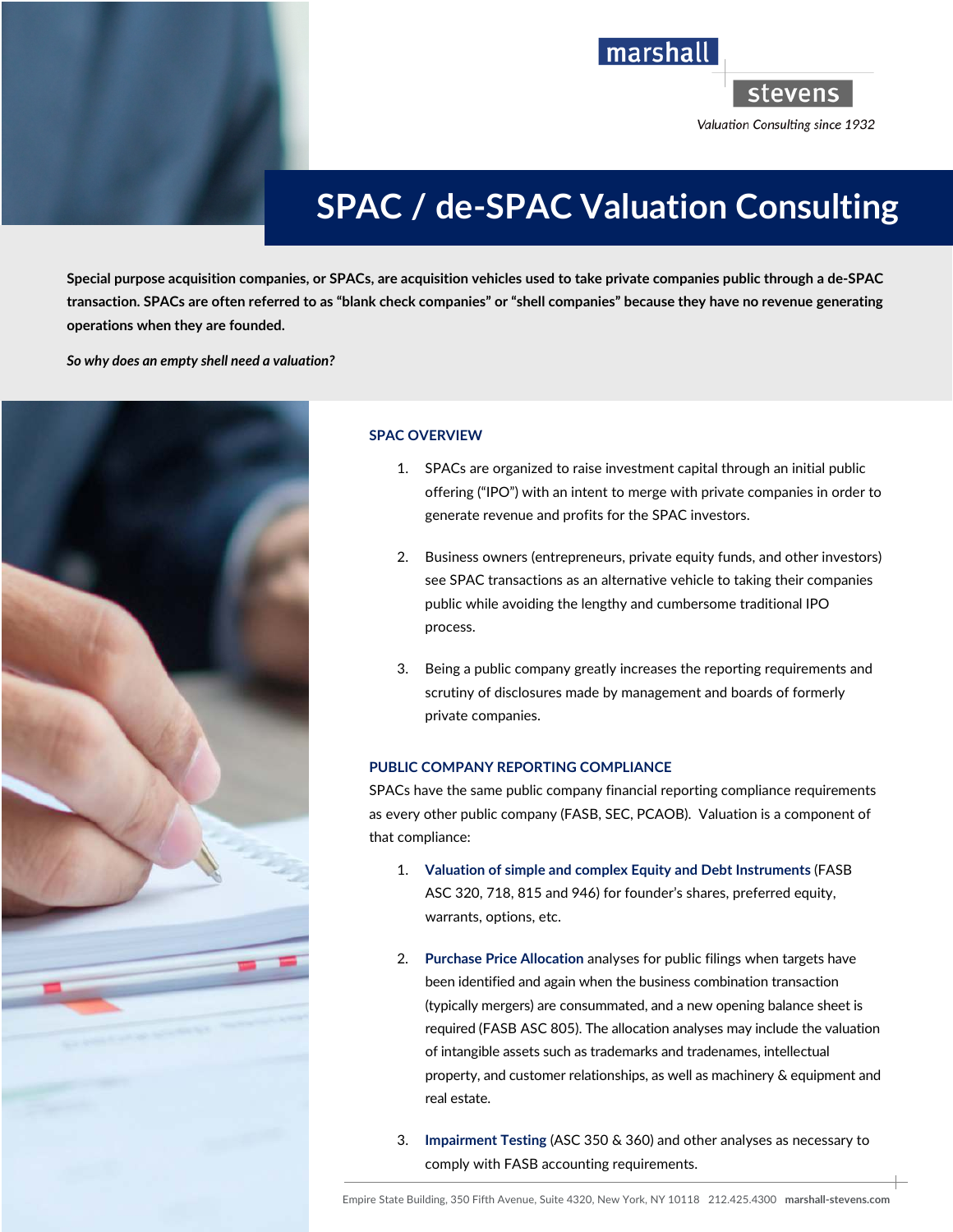



stevens

Valuation Consulting since 1932

Marshall & Stevens provides public company valuation consulting services to meet the **Mandatory Performance Framework ("MPF")** for those **Certified in Entity and Intangible Valuations ("CEIV")**, a professional designation designed to improve the quality of public company valuation analyses and reports.

### **THE RUSH TO TRANSACT**

Post IPO, SPACs typically have an 18 to 24 months window in which to invest in a target. Transaction negotiations, due diligence, historical audit reviews, quality of earning studies, valuation analyses and fairness opinions all take time to be done well. Every step of the way there are standards to meet for compliance with SEC, legal, tax, and accounting rules, which should, if done properly, minimize the risk of shareholder suits. Rushing to meet compliance deadlines can lead to errors in filings and to paying premium fees to advisors to meet deadlines. Financial statement errors require restatements which leads to additional scrutiny from shareholders and regulators …

Common Challenges that slow down M&A transactions:

1. **Transition from Private Company Accounting to Public Company Accounting –** Many private companies utilize private company accounting standards in order to reduce audit fees. When these same companies are acquired by a SPAC, or any other public company, they often need to restate their historical financial statements to comply with public company accounting standards. An example of this is the restating of historical **purchase price allocation analyses** from prior business combination transactions.

We have also experienced the SPAC's audit firm identifying valuation requirements that have not been followed by the target's audit firm. A common matter that must be addressed, before merger with the SPAC, is the **retrospective valuation of options or warrants** over multiple quarters or years.

- 2. **Control of Assets –** Does the SPAC have a clear understanding of the assets being acquired or is it relying on the latest depreciation schedule from the target? If the list is not correct, and often it is not correct, the new opening balance sheet could include the fair value of assets no longer in use or in place ("ghost assets") which then leads to paying insurance and property tax for these ghost assets.
- 3. **Fair Lease Rates –** Is the SPAC acquiring a real estate lease between related parties (selling shareholder's FLP)? Is the lease at market rates?
- 4. **Fairness Opinions** A Fairness Opinion requires a review of transaction documents, a search and review of market data, and valuation analyses to determine **if** the contemplated de-SPAC transaction is fair as proposed.